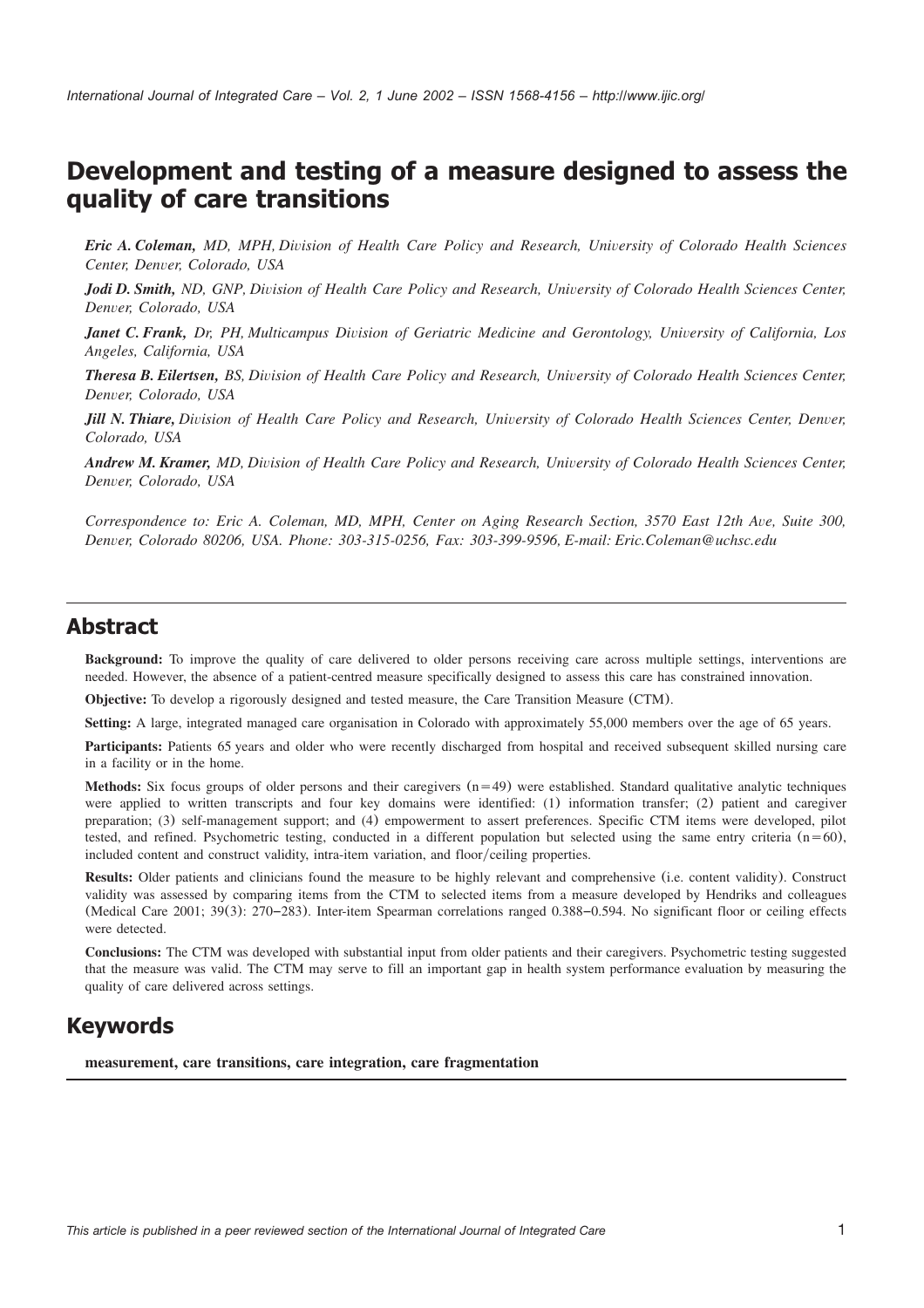# **Introduction**

During an episode of illness, patients may require care from different practitioners in multiple settings, placing them at risk from fragmented care. This is important for elderly patients in particular as they often suffer from chronic illnesses. For example, in a given month, the same individual may receive care from his or her primary care physician or a specialist in the ambulatory setting, a hospital physician and nursing team during an inpatient admission, a different physician and nursing team during a brief stay in a skilled nursing facility, and finally, from a visiting nurse in the home.

During an episode of illness, care may become fragmentated when different components of a health delivery system (e.g. different professionals and different institutions) work independently of one another, or worse, at cross purposes  $[1, 2]$  $[1, 2]$  $[1, 2]$ . When multiple providers operate independently with no single plan of care, older patients in particular may be adversely affected. This fragmented care can result in conflicting recommendations regarding chronic disease self-management, confusing medication regimens with a high potential for error and duplication, inadequate followup care, and inadequate patient and caregiver preparation to receive care at the next healthcare setting [[3, 4](#page-7-0)]. Families and informal caregivers can become frustrated and overwhelmed. Furthermore, care fragmentation may lead to greater hospital and emergency utilisation, with their associated higher costs of care  $[5-7]$  $[5-7]$  $[5-7]$ .

To reduce care fragmentation across settings of geriatric care, effective interventions are needed. However, this line of inquiry is severely constrained by the absence of a validated measure designed to capture the essential attributes of successful care transitions. The closest approximations to a measure of care transition—measures of care co-ordination  $[8, 9]$  $[8, 9]$  $[8, 9]$  and continuity  $[10-12]$  $[10-12]$  $[10-12]$ —are limited by their exclusive focus on the care delivered by the primary care physician. Such measures do not inquire about the care received in other settings, nor do they emphasise the extent to which care is integrated across settings. Quality assurance and satisfaction measures have traditionally addressed the care delivered at a particular site of care such as the hospital, nursing home, or primary care clinic  $[13-17]$  $[13-17]$  $[13-17]$ . Other measures have been designed to assess care fragmentation from the perspective of health systems [[18](#page-7-0)]. While system measures may be informative to health planners and administrators, they are much less relevant to the care experienced by older patients and their caregivers.

Nevertheless, older patients and their caregivers do not experience their care in discrete episodes according to the arbitrary divisions of the healthcare system. Rather, they experience their care in a continuous manner irrespective of the particular setting care in which it is delivered. Because they are the only common thread weaving across the health care continuum, the management of care across healthcare settings has, by default, become the responsibility of older patients and their caregivers. To accomplish this task, they need to be adequately prepared for their course of treatment, understand how they can positively influence the management of their illness, know who to contact when they need answers to healthrelated questions, and be encouraged to assert themselves when their needs are not being properly met. As important as these domains are to the lives of older patients, they are not found in existing measures.

In order to assess the effectiveness of interventions designed to improve care transitions, a validated measure needs to be developed that captures the essential domains of successful care transitions. The origins of such a measure should be based on the actual experiences of older persons with chronic illness and their caregivers who have made a transition. The specific aim of this study was to design and test a new measure, the Care Transition Measure (CTM).

# **Methods**

## **Settings and participants**

Kaiser Permanente, Colorado Region, is a large group-model health maintenance organisation that serves approximately 355,000 members in the Denver metropolitan area. Approximately 55,000 of its members are age 65 or older. Kaiser Colorado receives a monthly per capita payment from the Medicare program for each eligible enrolled member. Kaiser Colorado is a partially integrated health care system in that it owns and manages its outpatient facilities, but it contracts with non-Kaiser providers for hospital, skilled nursing and home health care.

A purposeful sampling strategy was used to identify persons who had recently experienced one or more care transitions. This strategy was designed to ensure that there was adequate representation of minorities, women, and persons of lower socio-economic status. Six focus groups were established. Three of the focus groups were held at clinical practices with a high representation of minorities, including Hispanics and African-Americans. Another focus group was held in a clinic setting attended by persons of lower education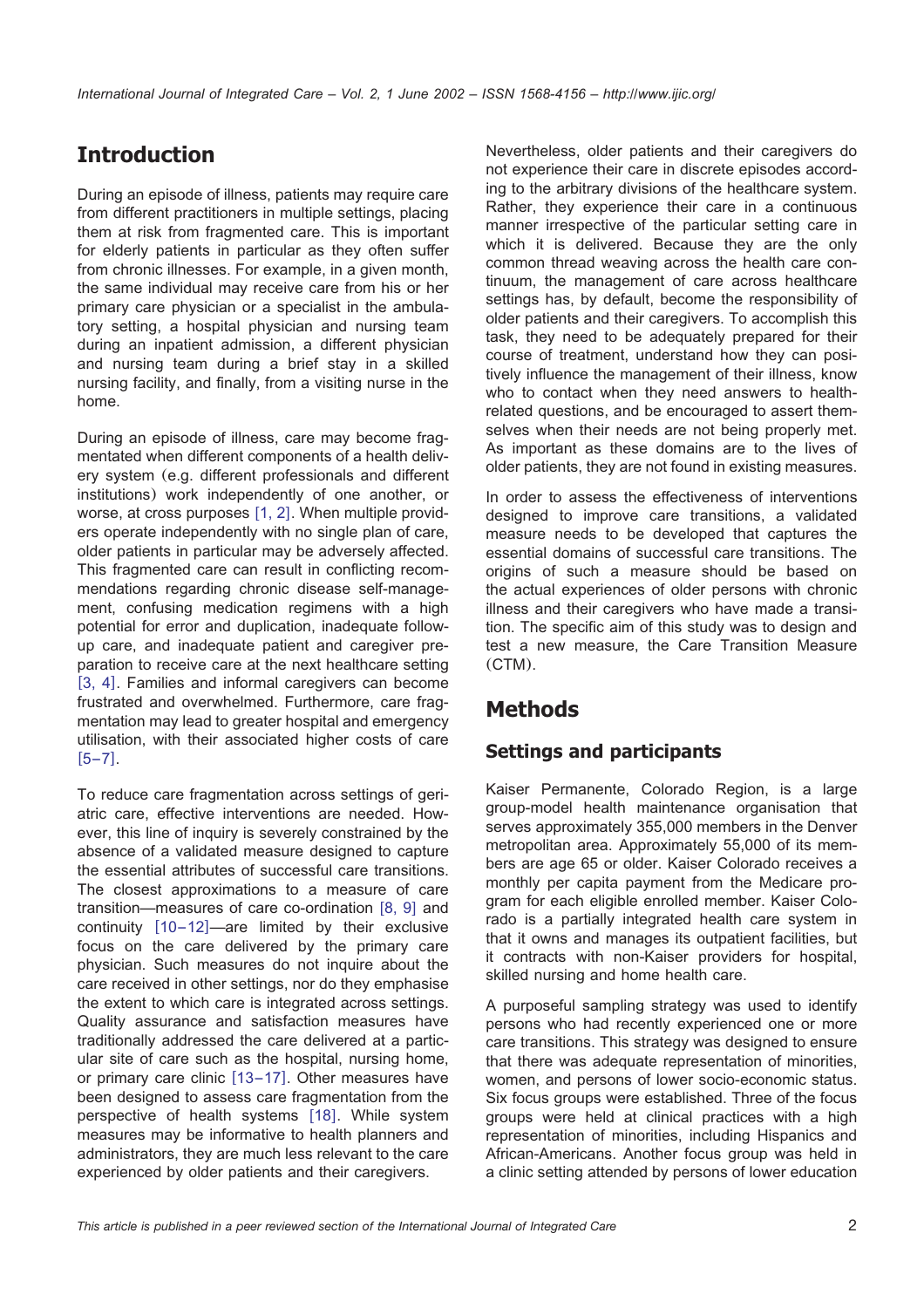|  |  |  | Table 1. Focus group questions |
|--|--|--|--------------------------------|
|--|--|--|--------------------------------|

| Think back to when you were in the hospital |                                                                                                                                                            |  |  |
|---------------------------------------------|------------------------------------------------------------------------------------------------------------------------------------------------------------|--|--|
|                                             | What was most helpful in getting you back home to your normal routine?                                                                                     |  |  |
|                                             | What aspects of your discharge did you feel were handled particularly well? What aspects were not handled well?                                            |  |  |
|                                             | What did you need to meet your care needs after discharge from the hospital?                                                                               |  |  |
|                                             | Did you feel confident in knowing the questions you needed to ask about the care you were to receive after leaving the hospital and<br>who to ask them to? |  |  |
|                                             | Did you feel that the reasons that brought you into the hospital in the first place were addressed?                                                        |  |  |
|                                             | After leaving the hospital, did you feel fearful or anxious? What would have reduced your fears?                                                           |  |  |
|                                             | Did you or your family feel that you were prepared to come home?                                                                                           |  |  |
|                                             | Did you receive care in a nursing facility? Did the nurse understand what had brought you into the hospital and what they did for you?                     |  |  |
|                                             | Did you receive home care from a nurse? Did the nurse understand what had brought you into the hospital and what they did for you?                         |  |  |
|                                             | When you returned to your primary care physician, did he or she know about your hospitalisation, nursing facility or your home care<br>experience?         |  |  |

and socio-economic status, and a further focus group was held in a clinic serving more highly educated individuals. The sixth and last focus group was held in a more suburban clinical setting.

Participants were identified using administrative data. The initial data abstraction included persons over the age of 65 whose primary care physician was selected from one of the six-targeted clinics. Those patients who had been admitted to the acute care hospital at least once and received subsequent skilled nursing care in either a facility or in the home in the past six months were selected. Patients who had died were not considered. Selected patients were telephoned by one of the researchers and invited to voluntarily attend a focus group. Participants were given refreshments but were not paid. Upon attendance at the focus group, each participant was asked to fill out an anonymous demographic data sheet collected for the purpose of characterising the study population. Colorado Multiple Institutional Review Board approved the protocols employed in this study.

#### **Conduct of focus groups**

Each focus group was held on-site at the six respective primary care clinics to facilitate transportation and encourage participation (i.e. most patients had an established transportation system in place for accessing the clinic). Caregivers were encouraged to attend. Participants received a reminder to attend via a telephone call the night before. The focus groups took place in the clinic conference rooms and lasted approximately 90 minutes. Attendance ranged from 7 to 10 participants  $(n=49)$ , in addition to accompanying caregivers.

The purpose of the focus groups was to elicit patient and caregiver perspectives regarding recently experienced care transitions. Standard focus group tech-niques were employed [[19](#page-7-0)]. Discussion was directed by a series of open-ended questions administered at each session (see Table 1). All six sessions were moderated by two of the researchers (EAC and JDS). Each participant was encouraged to contribute to the discussion and the moderators encouraged group interaction and sharing of experiences. In addition, notes were taken to capture changes in emotion, enthusiasm, and non-verbal communication associated with responses to each question.

#### **Analysis of focus groups**

The six focus groups were audio taped and the tapes were converted to written monographs by a single professional transcriptionist. All possible patient identifiers were removed to protect confidentiality.

Standard qualitative analytical techniques were employed [[19](#page-7-0)]. One strategy required that more than one investigator independently analyse the raw data to evaluate key domains that were then reassembled by the group in order to reach consensus  $[20]$  $[20]$  $[20]$ . Four members of the research team (EAC, JDS, TBE, and AMK), each with different professional backgrounds reviewed the six transcripts. Each researcher systematically selected recurring themes accompanied by supporting verbatim quotes that he or she believed captured the essential points of the discussions. The relative frequency, intensity, and consistency of the main points guided the selection of the themes. After theoretical saturation and redundancy was independently reached, the researchers subsequently met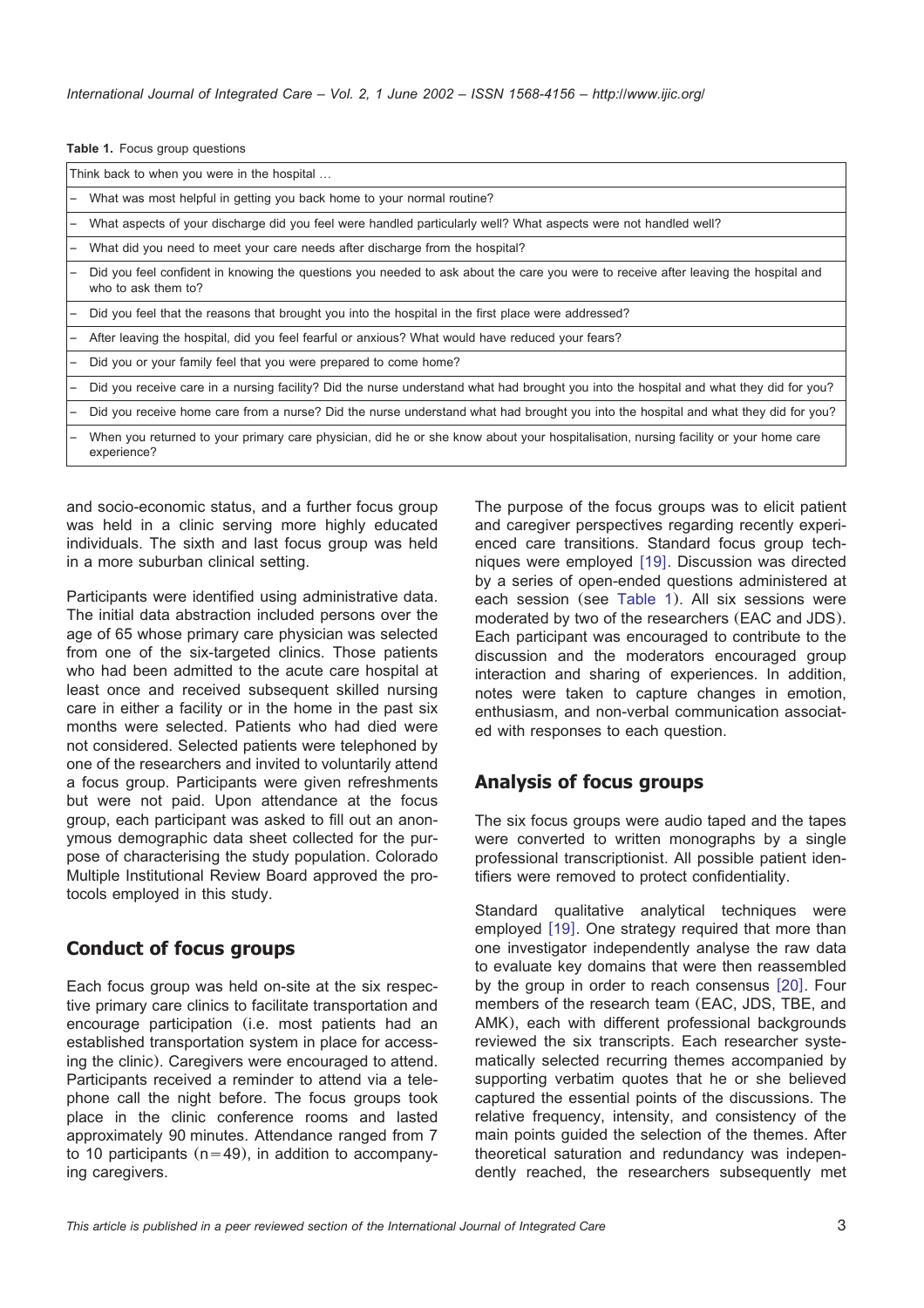together with the aim of agreeing unanimously to the creation of the key domains.

#### **Construction of measure**

The CTM was developed to assess the quality of care transitions across healthcare settings. Because, by default, older patients largely manage their transfers across care settings, the measure was designed to be patient-centred rather than provider-centred.

Following the selection of key domains, candidate items were drafted using a similar wording and phrasing as was used in the focus groups. Items were arranged in chronological order reflecting the different phases of a typical care transition. The target reading comprehension level was high, corresponding approximately to 6th grade. Because of the large burden of illness in the population undergoing multiple transitions, the measure was designed for telephonic administration and a script was drafted. The timing of the telephonic administration of the measure was approximately three weeks after the transition. Based on the work of Hendriks and colleagues [[21](#page-7-0)], the response format was designed to be brief and simple. Initially, an identical response format was proposed for all of the respective items.

Because we anticipated that not all patients would have the cognitive capacity to complete the new measure, a protocol was used to determine when a proxy respondent was required. By necessity, the cognitive capacity screen had to be brief, non-intrusive, and verifiable. A four-item screen was constructed, which had been adapted from a previously published mental status instrument [[22](#page-7-0)]. The four items assessed short-term memory, long-term memory, and orientation. These items were believed to be directly relevant to the types of cognitive function required to respond to those contained in the proposed measure. Subjects were asked to state their phone number, year of birth, current age, and the season. Subjects who missed one of these items were asked to name an appropriate proxy to assist in formulating their responses to questions regarding their recent health care experiences.

### **Pilot testing of measure**

Once drafted, the CTM was subjected to a series of pilot tests designed to refine its content, wording, and organisation. First, three focus groups were held at different clinical sites with older patients who had recently undergone care transitions. These patients  $(n=21)$  were selected using the same approach as that used for the focus groups. No patient participated in more than one focus group during the course of the development of the entire measure. Patients and their caregivers were asked to review each item, interpret its meaning, and offer an opinion as to whether the item addressed an aspect of the care transition that was important to them. Researchers also asked how they might respond to such a question, how the wording could be improved, and whether any important areas had been overlooked. This critique led to the addition, modification, and deletion of multiple items.

In addition, the CTM draft was shared with local and national experts in geriatric health care delivery. A similar critique was offered and further refinements were incorporated.

One important lesson originating from the first two pilot tests was that a single version of the CTM could not adequately account for the different possible transitions that occurred. Pilot test patients found the chronology of events to be confusing. For example, persons who went from a hospital to a skilled nursing facility to home with a home care nurse were uncertain about the time frame of reference for particular items. This prompted the development of three separate versions of the measure: (1) hospital to home; (2) hospital to home with home skilled nursing care; and (3) hospital to skilled nursing facility to home, with or without home skilled nursing care.

For the next pilot test, the measure was administered over the telephone to a population of 20 patients enrolled in an intervention study who had recently undergone care transitions. Among the lessons learned in this pilot stage was that the same Likert-style response format was not suitable to all items. Further refinement led to a response that was more tailored to reflect the nature of the item's content. The duration of telephone interviews ranged from 8 to 12 minutes for the first version (hospital to home) to 13– 20 minutes for the third version (hospital to skilled nursing facility to home).

#### **Psychometric testing of measure**

Initial psychometric evaluation of the CTM included content validity, construct validity, floor and ceiling effects, and intra-item variation. Content validity is seldom formally tested [[23](#page-8-0)]. Instead, face validity or clinical credibility is commonly ascertained from experts who review the measure for clarity, relevance, and comprehensiveness [[24](#page-8-0)]. This step was completed during the pilot testing as described in the previous section.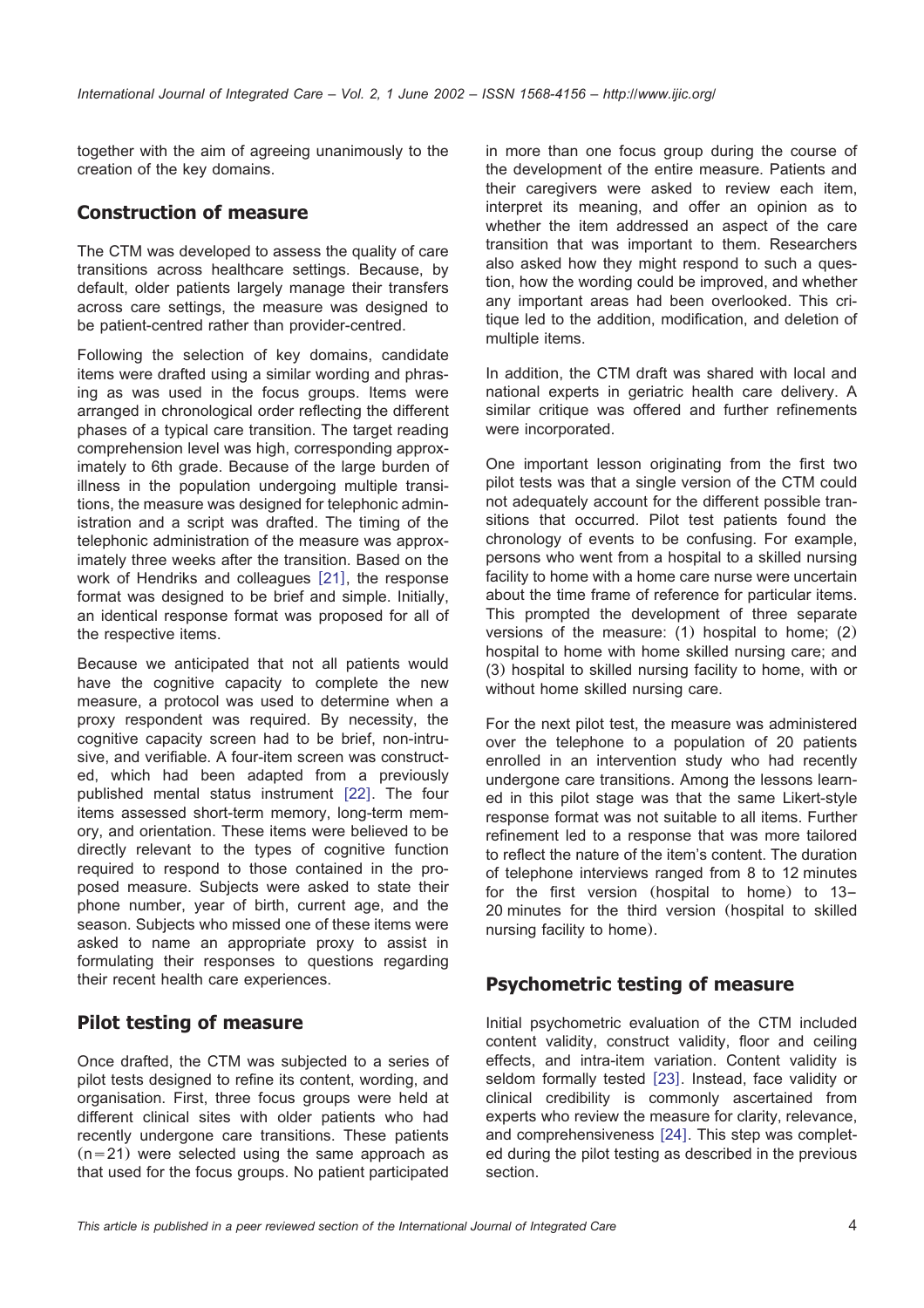Construct validity typically involves comparing the newly developed measure to a ''gold standard''. However, as mentioned earlier, currently there is no validated measure designed to assess the quality of care transitions. In the absence of a gold standard, a reasonable alternative is to compare specific items of the newly developed measure to similar items of an existing measure. We compared related items on the newly developed CTM to items included in a measure developed by Hendriks and colleagues from the Uni-versity of Amsterdam [[21](#page-7-0)]. The Hendriks measure was designed to assess the quality of hospital discharge from the perspective of the patient and includes items pertaining to the process of discharge transfer out of the hospital. Kappa statistics were used to examine correlations between items. A priori, values between 0.25 and 0.75 were hypothesised to represent reasonable inter-item correlation. Levels above 0.75 were considered as indicating that the two measures were so similar that a new measure was not necessary. Levels below 0.25 were considered as indicating that the inter-item correlations were not similar enough to be considered comparable.

Floor and ceiling effects were examined and items for which greater than 70% of responses were found to be at either extreme of the Likert response format were either modified or discarded. Statistical analyses were performed using SAS (Version 6.12; Cary, NC).

# **Results**

The demographic characteristics of the initial focus group participants are provided in Table 2. The age distribution of participants revealed a relatively wide range for an older population. The majority of participants were women, married, and had achieved at least a high school education. Over 87% of participants were white, 11% were Hispanic, and 2% were categorised as ''other''. The income distribution also revealed a wide range with a non-response rate of 12%.

[Table 3](#page-5-0) illustrates the four primary domains that emerged from the focus groups. The four domains arrived at using qualitative methods, included: (1) Information Transfer; (2) Patient and Caregiver Preparation; (3) Support for Self-Management; and (4) Empowerment to Assert Preferences. [Table 3](#page-5-0) also provides supporting representative quotes and interpretations for each domain. Under the Information Transfer domain, confusion over the medication regimen in particular was often cited as a central problem. With respect to Patient and Caregiver Preparation, participants often described situations where the care plan was formed around the convenience of the health

**Table 2.** Demographics of Focus Group Participants  $(n=49)$ 

| Demographic characteristic                                                                                                    | <b>Percent</b>                                     |
|-------------------------------------------------------------------------------------------------------------------------------|----------------------------------------------------|
| Age                                                                                                                           |                                                    |
| $65 - 69$<br>$70 - 74$<br>$75 - 79$<br>$80 - 84$<br>$85 - 89$                                                                 | 16.3<br>26.5<br>30.6<br>22.4<br>4.1                |
| Gender                                                                                                                        |                                                    |
| Male<br>Female                                                                                                                | 43.8<br>66.2                                       |
| <b>Marital Status</b>                                                                                                         |                                                    |
| Married<br>Not-married<br>Widowed                                                                                             | 69.4<br>10.2<br>20.4                               |
| Education                                                                                                                     |                                                    |
| Grade school<br>Some high school<br>High school graduate<br>Some college<br>College graduate<br>Graduate school               | 2.0<br>8.2<br>36.7<br>26.5<br>12.2<br>14.3         |
| Race                                                                                                                          |                                                    |
| White<br>Hispanic<br>Other                                                                                                    | 87.8<br>10.2<br>2.0                                |
| Income                                                                                                                        |                                                    |
| $$0 - 10,000$<br>\$10,001-20,000<br>\$20,001-30,000<br>\$30,001-40,000<br>\$40,001-50,000<br>\$50,001 or more<br>Non response | 2.0<br>24.6<br>12.2<br>22.4<br>8.2<br>18.4<br>12.2 |

providers and institutions, as opposed to the older patient and caregiver. Regarding Self-Management, participants frequently voiced concerns that lack of access to health care practitioners impaired their ability to manage their own conditions. Finally, concerning the Empowerment to Assert Preferences domain, many of the participants expressed a strong desire to play an active as opposed to a passive role in their care. These participants uniformly encountered subtle and explicit barriers to asserting their preferences or assuming greater control of their transition care.

The results of formal construct validity testing are provided in [Table 3.](#page-5-0) Selected items from the CTM were compared with selected items from the satisfaction measure developed by Hendriks and colleagues [[21](#page-7-0)]. Spearman inter-item correlation between 0.250 and 0.750 represented the a priori test criteria for a positive construct validity test. For each of the six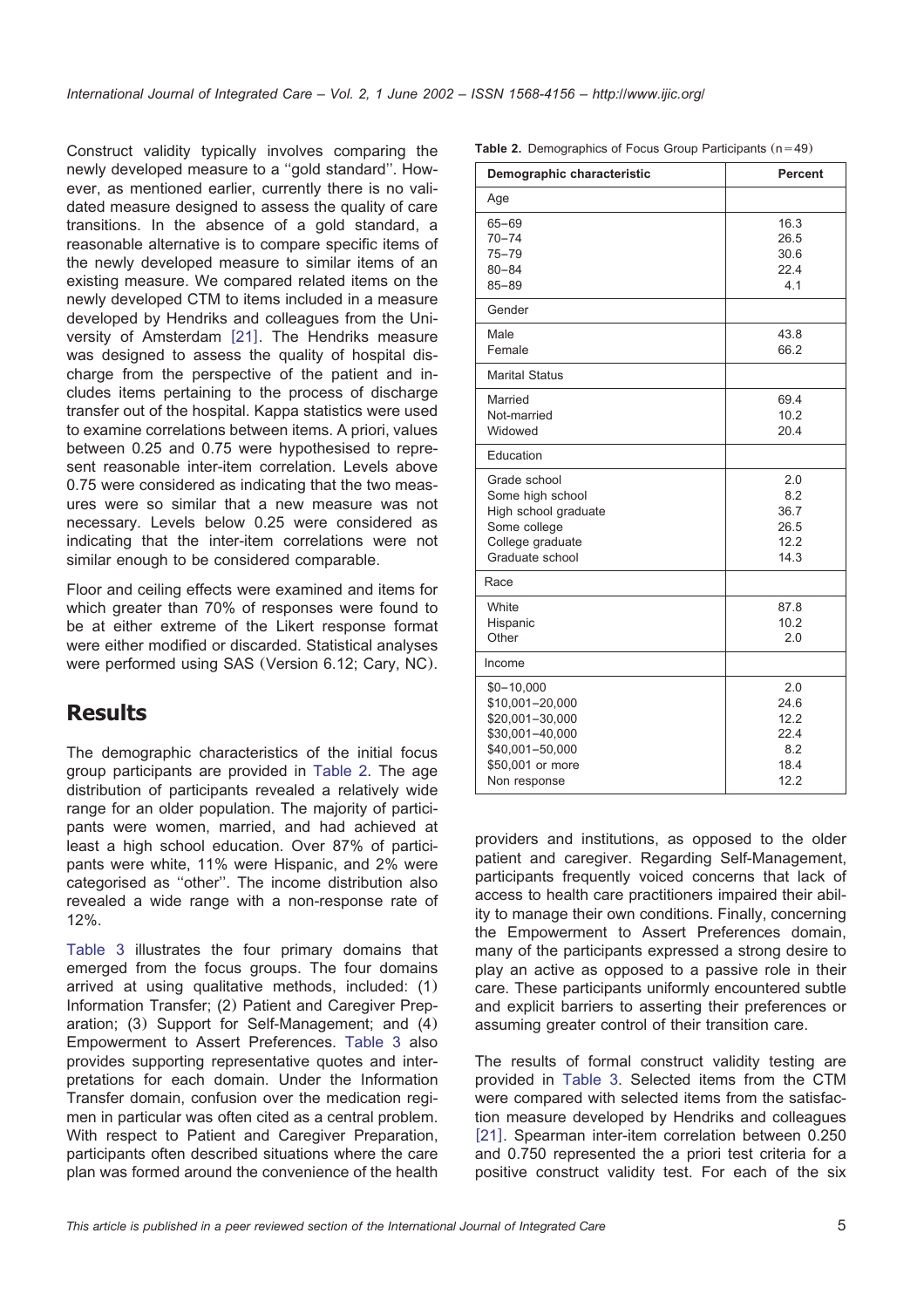#### <span id="page-5-0"></span>**Table 3.** Four primary domains with representative quotes and interpretations

| <b>Information Transfer</b><br><b>Representative Quotes:</b><br>"They overmedicated me like you wouldn't believe [in the NH]. All they had to do was make one call to my primary care doctor"<br>"It was apparent that the [SNF] nurse had not reviewed my hospital records"<br>Interpretations:<br>Sites of care operating independently<br>Poor inter-professional and inter-institutional communication<br>Initial reason for hospitalisation often overlooked                                                         |
|---------------------------------------------------------------------------------------------------------------------------------------------------------------------------------------------------------------------------------------------------------------------------------------------------------------------------------------------------------------------------------------------------------------------------------------------------------------------------------------------------------------------------|
| <b>Patient and Caregiver Preparation</b><br><b>Representative Quotes:</b><br>"The doctor did not know that there was no way my wife could take care of me"<br>"They came in at 6 PM and informed me that the ambulance was waiting to take me to a nursing home"<br>Interpretations:<br>Desire to receive as much information ahead of time as possible-written and verbal<br>Family and caregiver needs often overlooked or expectations for care provision unrealistic<br>Lack of specific follow-up reduced confidence |
| <b>Self-Management Support</b><br><b>Representative Quotes:</b><br>"We can't get a hold of anybody—all we have is a quick question"<br>"A lot of times the questions don't come until you get home"<br>Interpretations:<br>Often did not know the questions to ask or the person to direct them to<br>Not being able to get through on phone to obtain answers needed to manage condition<br>Medications the area of greatest need                                                                                        |
| <b>Empowerment to Assert Preferences</b><br>Representative Quotes:<br>"You know, we're responsible for our own healthcare and it's our fault if we fall through the cracks"<br>"They disregard the patient when he may know full well what is best because he has been through it"<br>Interpretations:<br>Patient contribution to care plan not taken seriously<br>Need for an advocate<br>SNF staff's lack of empowerment a barrier                                                                                      |

items compared, the correlation coefficients were within the range pre-designated as acceptable [\(Table 4\).](#page-6-0)

# **Discussion**

The absence of a patient-centred measure created specifically to assess the quality of care transitions has constrained the advancement of innovative interventions that promote greater care integration. We have designed and tested a new measure to fill this critical void. The CTM was guided by the concerns and insights of older patients and their caregivers who have recently experienced these challenges first hand. The face validity and comprehensiveness of the CTM was well received by both patients and clinicians. To our knowledge, there is no similar transition measure to the CTM to facilitate a direct comparison. We selected items from the satisfaction measure developed by Hendriks and colleagues because it contained a number of parallel items concerning transfer from the acute hospital setting  $[21]$  $[21]$  $[21]$ . We had hypothesised that the CTM would have reasonable construct validity if inter-item correlation to the measure of Hendriks et al. was between 0.250 and 0.750. This was indeed confirmed. Furthermore, no significant floor or ceiling effects were exhibited in the population studied. Thus, based on broad patient and clinical input and on acceptable psychometric properties, the CTM may serve to fill an important gap in health system performance evaluation by measuring the quality of care delivered across settings.

Because there have been a paucity of studies in the literature examining the quality of care transitions from the patients' perspective, it is difficult to make many direct comparisons. Levine conducted a series of six focus groups in New York comprised of caregivers to patients who had recently undergone transitions. This analysis identified similar domains, including lack of caregiver preparation, communication barriers, discontinuity, and a lack of empowerment  $[25]$  $[25]$  $[25]$ . There are small but important areas of overlap between CTM items and widely used patient satisfaction measures. For example, the Consumer Assessment of Health Plans Study (CAHPS<sup>®</sup>) Survey asks patients about whether they have felt involved with their health care decisions, which is similar to the CTM item on empow-erment to assert preferences [[26](#page-8-0)]. The Picker Institute Survey primarily focuses on the hospital discharge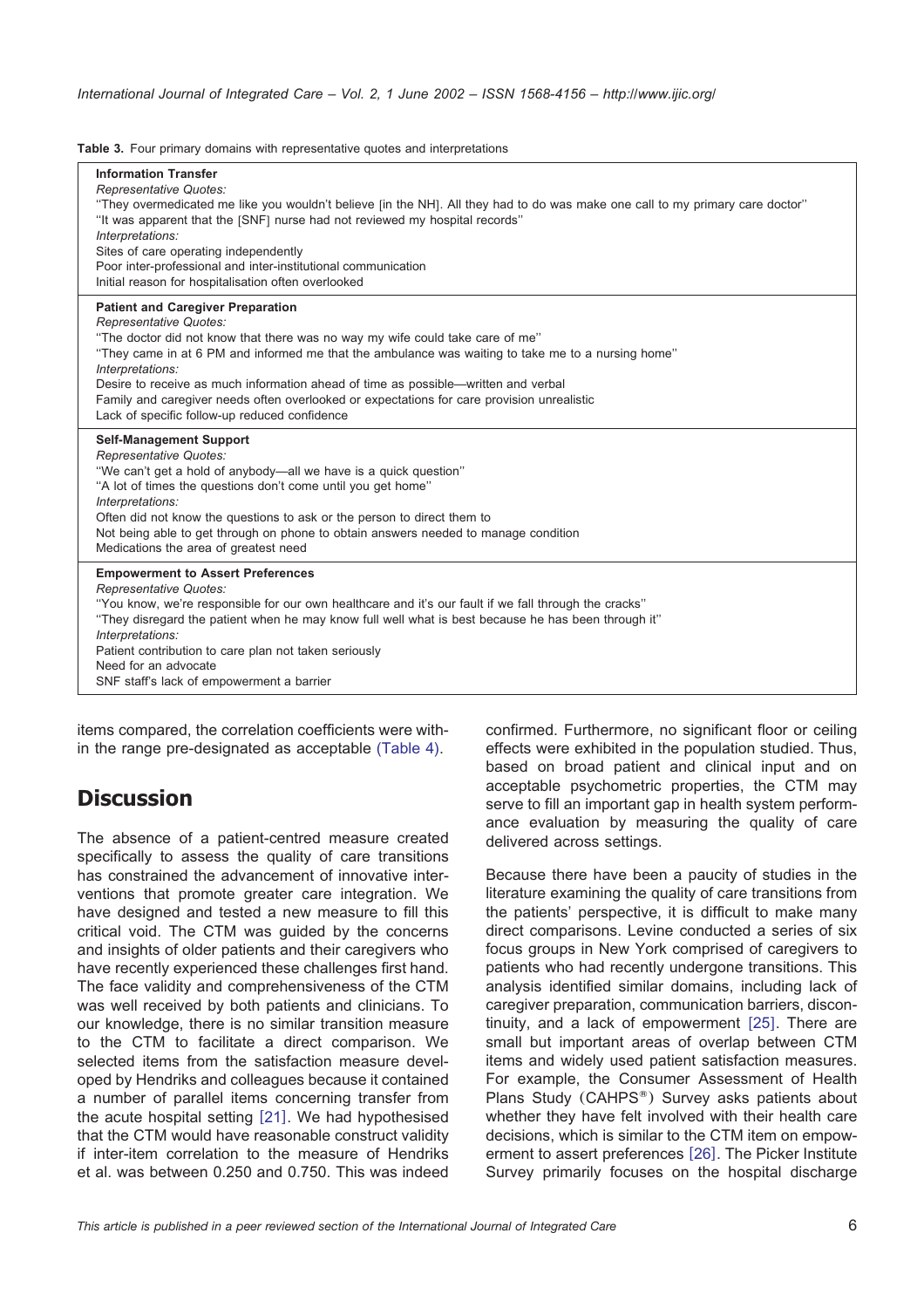#### <span id="page-6-0"></span>**Table 4.** Construct validity testing

| Hendriks et al. measure item [21]                                                                                                                                   | Care transition measure item                                                                                                                                                                        | Spearman inter-item<br>correlation |
|---------------------------------------------------------------------------------------------------------------------------------------------------------------------|-----------------------------------------------------------------------------------------------------------------------------------------------------------------------------------------------------|------------------------------------|
| "What is your opinion of the clarity of<br>information given by the nurses (e.g. about<br>your illness, medication, treatment, laboratory<br>tests, and outcomes)?" | "When you left the hospital or rehab<br>centre/nursing home, did you have a patient<br>discharge form?"                                                                                             | 0.594                              |
| "What is your opinion of the timing of your<br>discharge from hospital treatment?"                                                                                  | "When you left the hospital, did you think<br>you were discharged?"<br>earlier than expected<br>at the perfect time<br>3. later than you should have been                                           | 0.554                              |
| "What is your opinion of your exit interview by<br>the nurse upon discharge?"                                                                                       | "When you left the hospital, how<br>knowledgeable were you about what to do<br>if your condition got worse?"                                                                                        | 0.492                              |
| "What is your opinion of the information<br>provided regarding further treatment (e.g.<br>diet, working and resting hours, devices,<br>medications)?"               | "When you left the hospital, how<br>knowledgeable were you about managing<br>your condition? For example, the warning<br>signs to watch out for or changing some of<br>your health-related habits?" | 0.439                              |
| "What is your opinion of the amount of<br>information given (e.g. about your illness,<br>medication, treatment, laboratory tests and<br>outcomes?"                  | "While you were in the hospital, were you<br>able to get all the information you needed<br>from the doctors and nurses?"                                                                            | 0.534                              |
| "What is your opinion of the way information<br>was transferred from one person to another<br>person?"                                                              | "During that first home health care visit, did<br>the nurse have the information she/he<br>needed to take care of you (e.g. about your<br>hospital stay and medications)?"                          | 0.388                              |

experience as opposed to care received thereafter. However, the Picker instrument includes items that are relevant to the CTM domains of information transfer, expressing treatment preferences, and self-man-agement [[17](#page-7-0)].

There are multiple strengths of approach used to develop CTM. First and foremost, the measure is based on the actual experiences, both positive and negative, of older patients and their caregivers. This is in contrast to measures developed from the perspective of health care providers or systems of care. At each step in the development of the CTM, the insights and reactions of older patients served as the primary guide. Second, the CTM domains represent more than just a process of care measure. These domains reflect less tangible yet critical components of transitions that include fear and anxiety, empowerment, and caregiver support. It was clear from the focus groups that if the patient's preferences and goals were not accounted for in the formulation of the care plan, adherence was unlikely. Third, the CTM was developed using rigorous methods, including both qualitative and quantitative approaches.

However, our findings need to be interpreted in light of several limitations. This study was conducted within a single health plan. Although the health plan has a

large population of enrolled older adults (approximately 55,000), it is possible that those older persons who chose to become members of the health plan may not be representative of the population as a whole. The demographic characteristics of the patients who participated in the focus groups mirrored the enrolled population of the health plan as a whole. Compared to national demographic data for Americans age 65 years and older derived from the 2000 United States Census, the focus group population had a higher proportion of women (66 vs. 56%), a higher proportion educated beyond high school (53 vs. 34%), a lower proportion of married individuals (69 vs. 73%), and a similar proportion of non-white individuals (12 vs. 10%) respectively. Second, we made a deliberate attempt to over-sample persons of diverse racial backgrounds. We selected clinics and practitioners that cared for a disproportionate number of minority members. Despite our efforts, our population was approximately 87% white. Third, the older patients who agreed to participate in this research study may also systematically differ from those who refused. We did not have information available to evaluate this concern. Finally, it is possible that an older person's (or caregiver's) perceptions may not be the same as their experiences. For example, an older person may perceive that the discharge process went well by virtue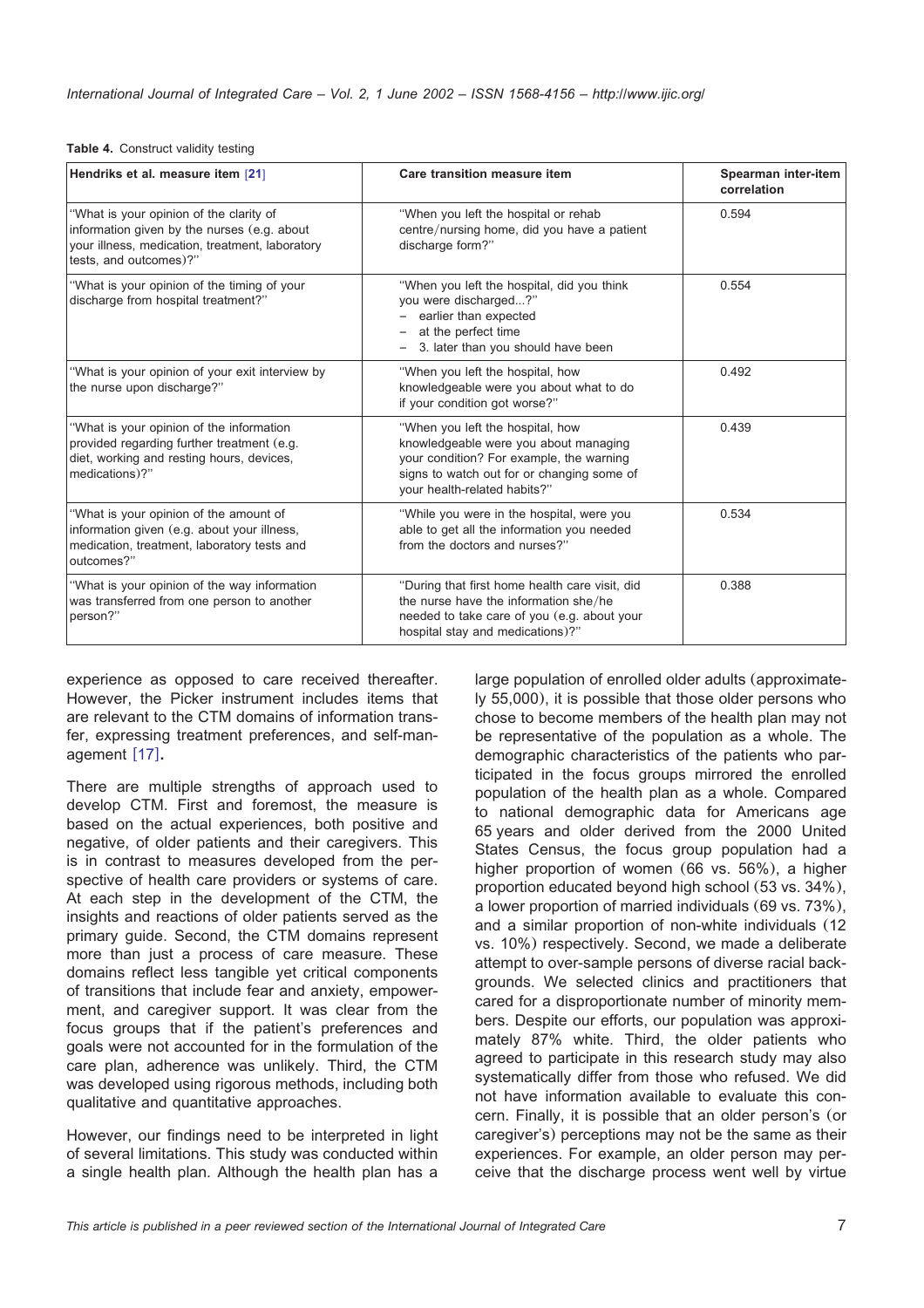<span id="page-7-0"></span>of the fact that he or she returned home when in fact there were problems with medication errors, lack of follow-up, or poor communication. The converse situation may also be true. Further, there is a high prevalence rate of delirium among older adults recently discharged from a hospital to a post-acute care facility [[27](#page-8-0)]. Thus, although the input from older patients and caregivers was no doubt genuine, it may not have reflected their actual experiences.

In summary, the CTM may serve to fill an important gap in health system performance evaluation by measuring the quality of care delivered across settings. Further testing is needed to evaluate additional psychometric properties and to determine whether scores on the CTM correspond to other indicators of poor care transitions, such as re-hospitalisation rates,

inability to return to prior care setting or level of function, or even mortality. The development of a scoring system for the CTM is currently in progress. It is our hope that the development of such a measure may stimulate further innovation into improving care integration.

# **Acknowledgments**

The authors would like to recognise Kim Lehto-Smith, and Amy Ward for their invaluable contributions to the work reported in this manuscript. Funding Support: Robert Wood Johnson Foundation Grant No. 041863; National Institute on Aging Grant No. 1 K23 AG19652-01; Paul Beeson Faculty Scholars in Aging Research/American Federation for Aging Research.

# **References**

- 1. Coleman E, Besdine R. Integrating quality assurance across sites of geriatric care. In: Calkins E, Wagner EH, Boult C, Pacala JT, editors. New ways to care for older people. New York: Springer; 1999, p. 185–95.
- 2. Boult C, Pacala J. Integrating care. In: Calkins E, Boult C, Wagner E, Pacala J, editors. New ways to care for older people: building systems based on evidence. New York: Springer Publishing Company; 1999, p. 196–209.
- 3. Institute of Medicine. Crossing the quality chasm: a new health system of the 21st century. Committee on quality of health care in America, editor. Washington DC: National Academy Press; 2001.
- 4. Agency for Health Care Quality Research. Medical errors: the scope of the problem. Rockville, MD: 2000, p. 1–4.
- 5. Corrigan J, Martin J. Identification of factors associated with hospital readmission and development of a predictive model. Health Services Research 1992;27(1):81–101.
- 6. Weissman JS, Ayanian JZ, Chasan-Taber S, Sherwood MJ, Roth C, Epstein AM. Hospital readmissions and quality of care. Medical Care 1999;37(5):490–501.
- 7. Roblin D, Juhn P, Preston B, Della Penna R, Feitelberg S, Khoury A, et al. A low-cost approach to prospective identification of impending high cost outcomes. Medical Care 1999;37(11):1155–63.
- 8. Flocke S. Measuring attributes of primary care: development of a new instrument. Journal of Family Practice 1998;45(1):64–74.
- 9. Safran D, Kosinski M, Tarlov A, Rogers W, Taira D, Lieberman N, et al. The primary care assessment survey. Medical Care 1998;36(5):728–39.
- 10. Steinwachs D. Measuring provider continuity in ambulatory care. Medical Care 1979;17(6):551–565.
- 11. Eriksson E, Mattsson L. Quantitative measurement of continuity of care. Measures in use and an alternative approach. Medical Care 1983;21(9):858–75.
- 12. Godkin M. A measure of continuity of care for physicians in practice. Family Medicine 1984;16(4):136–140.
- 13. Zinn J, Lavizzo-Mourey R, Taylor L. Measuring satisfaction with care in the nursing home setting: the nursing home resident satisfaction scale. Journal of Applied Gerontology 1999;12(4):452–65.
- 14. Heinemann A, Bode R, Cichowski K, Kan E. Measuring patient satisfaction with medical rehabilitation. Journal of Rehabilitation Outcomes Measures 1997;1(4):52–65.
- 15. Breslau N, Mortimer E. Seeing the same doctor: determinants of satisfaction with specialty care for disabled children. Medical Care 1981;19(7):741–3.
- 16. Cleary P, McNeil B. Patient satisfaction as an indicator of quality care. Inquiry 1988;25(1):25–36.
- 17. Gerteis M, Edgman-Levitan S, Daley J, Delbanco TL, editors. Through the patient's eyes: understanding and promoting patient-centered care. San Francisco: Jossey-Bass; 1993.
- 18. National Chronic Care Consortium. Self-assessment for system integration tool. SASI 1998.
- 19. Morgan DL, Krueger RA, editors. The focus group kit. Thousand Oaks: Sage; 1998.
- 20. Giacomini MK, Cook DJ, for the Evidence-Based Medicine Working Group. Users guide to the medical literature: XXIII. Qualitative research in health care. Are the results of the study valid? Journal of the American Medical Association 2000;284(3):357–62.
- 21. Hendriks AAJ, Vrielink MR, Smets EMA, van Es SQ, De Haes JCJM. Improving the assessment of (in) patients' satisfaction with hospital care. Medical Care 2001;39:270–83.
- 22. Pfeiffer E. A short portable mental status questionnaire for the assessment of organic brain deficit in elderly patients. Journal of the American Geriatrics Society 1975;23:433–41.